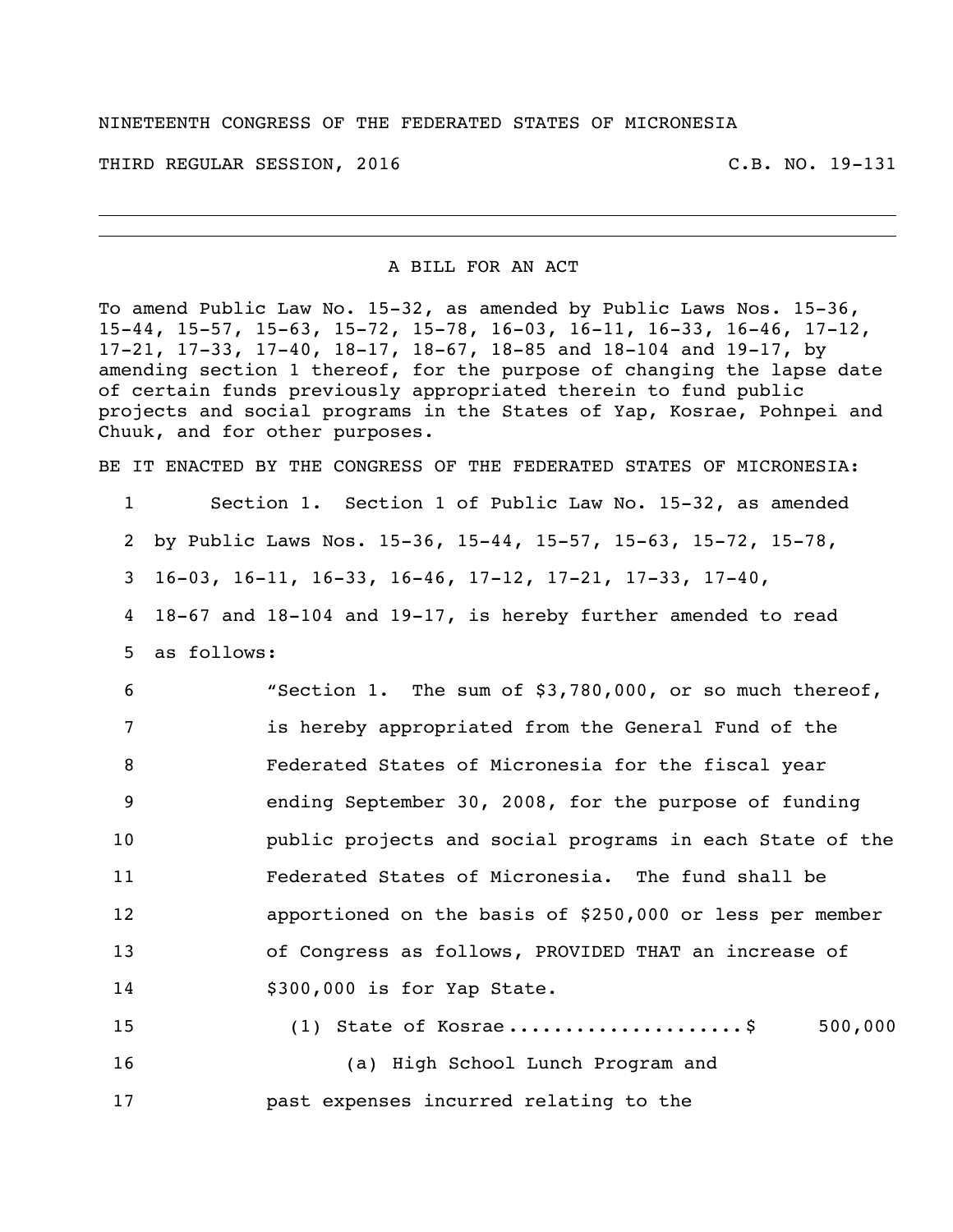| $\mathbf{1}$ | implementation of the program \$            | 48,000  |
|--------------|---------------------------------------------|---------|
| 2            | Bachelor Degree Program<br>(b)              | 80,000  |
| 3            | Lelu Community projects/programs<br>(C)     | 10,000  |
| 4            | Malem Community projects/programs<br>(d)    | 10,000  |
| 5            | Utwe Community projects/programs<br>(e)     | 10,000  |
| 6            | Tafunsak Community projects/programs<br>(f) | 10,000  |
| 7            | Kosrae Women Association<br>(g)             | 10,000  |
| 8            | Promotion and travel for<br>(h)             |         |
| 9            | Tourism Office                              | 10,000  |
| 10           | (i) Kosrae State Government subsidy.        | 100,000 |
| 11           | Medical referrals for non-insured<br>(i)    |         |
| 12           | and non-employed Kosraeans; PROVIDED THAT,  |         |
| 13           | reprogramming of this funding is not        |         |
| 14           | allowed                                     | 20,000  |
| 15           | (k) Supplemental funding for fuel           |         |
| 16           | for Caroline Voyager                        | $-0-$   |
| 17           | (1) Tafunsak multipurpose                   |         |
| 18           | building renovation                         | 20,000  |
| 19           | (m) Laptop Computers for Schools:           |         |
| 20           | (i) Lelu Elementary School                  | 1,100   |
| 21           | (ii) Tafunsak Elementary School.            | 1,100   |
| 22           | (iii) Malem Elementary School               | 1,100   |
| 23           | (iv) Utwa Elementary School                 | 1,100   |
| 24           | Walung Elementary School<br>$(\nu)$         | 1,100   |
| 25           | (vi) Sansrik Elementary School              | 1,100   |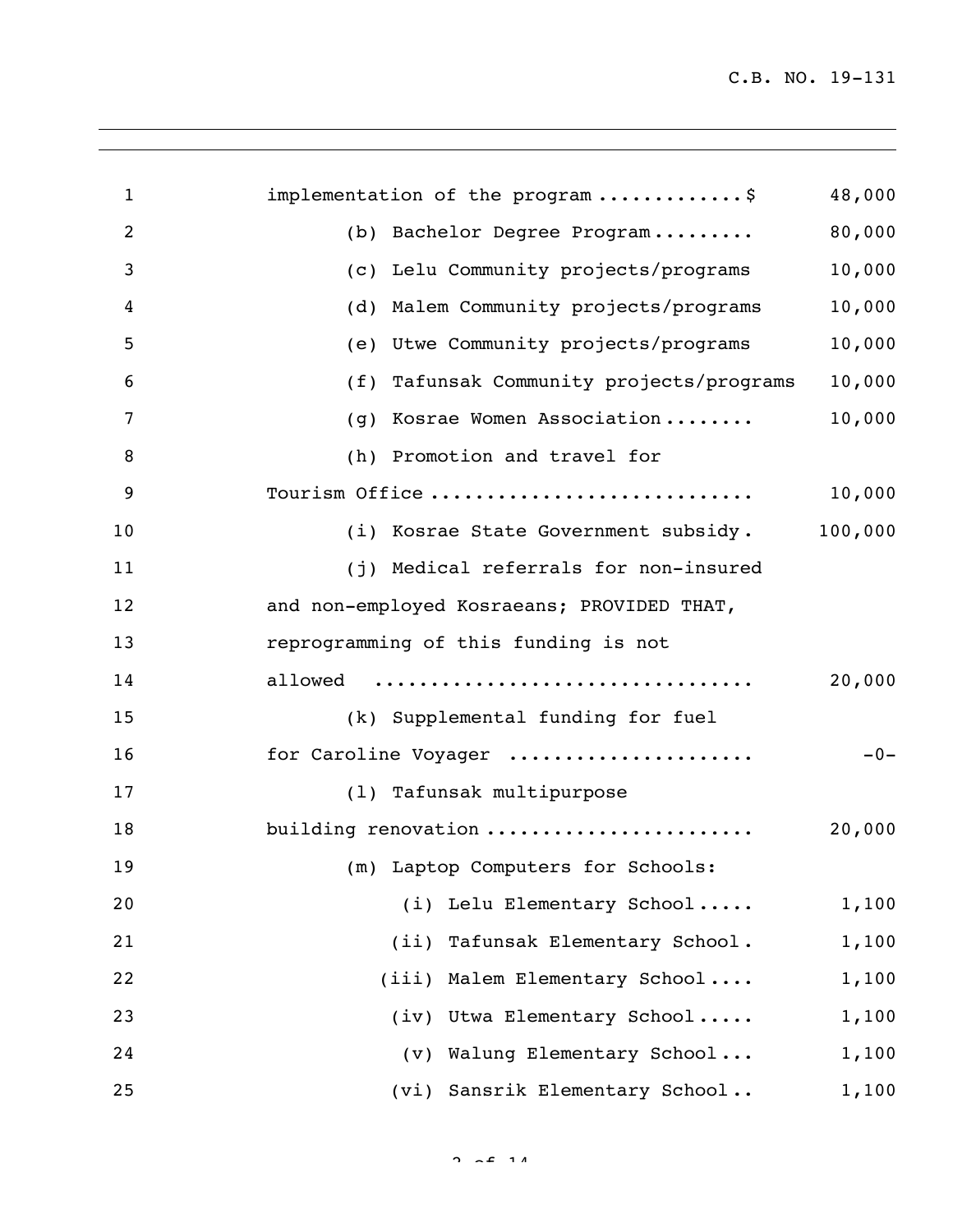| $\mathbf{1}$   | $(vii)$ SDA School\$                        | 1,100  |
|----------------|---------------------------------------------|--------|
| $\overline{2}$ | (viii) Kosrae High School                   | 1,250  |
| 3              | (n) Kosrae Senior Citizens Meeting Halls    |        |
| 4              | (i) Lelu Senior Citizen                     | 30,000 |
| 5              | (ii) Tafunsak Senior Citizen                | 30,000 |
| 6              | (iii) Malem Senior Citizen                  | 30,000 |
| 7              | (iv) Utwa Senior Citizen                    | 30,000 |
| 8              | (o) Supplemental funding for a              |        |
| 9              | Master's Degree Program                     | 8,000  |
| 10             | Tafunsak Youths' musical instruments<br>(p) | 5,000  |
| 11             | $(q)$ KCSO's subsidy                        | 5,000  |
| 12             | (r) National Government debts to ABCOR      |        |
| 13             | Construction                                | 12,000 |
| 14             | (s) Kosrae Women Christian Associations     |        |
| 15             | (i) Lelu Women Christian                    |        |
| 16             | Association                                 | 2,000  |
| 17             | (ii) Tafunsak Women Christian               |        |
| 18             | Association                                 | 2,000  |
| 19             | (iii) Malem Women Christian                 |        |
| 20             | Association                                 | 2,000  |
| 21             | (iv) Utwa Women Christian                   |        |
| 22             | Association                                 | 2,000  |
| 23             | (v) Walung Women Christian                  |        |
| 24             | Association                                 | 2,000  |
| 25             | (t) Kosrae Community in Pohnpei State       | 2,000  |
|                |                                             |        |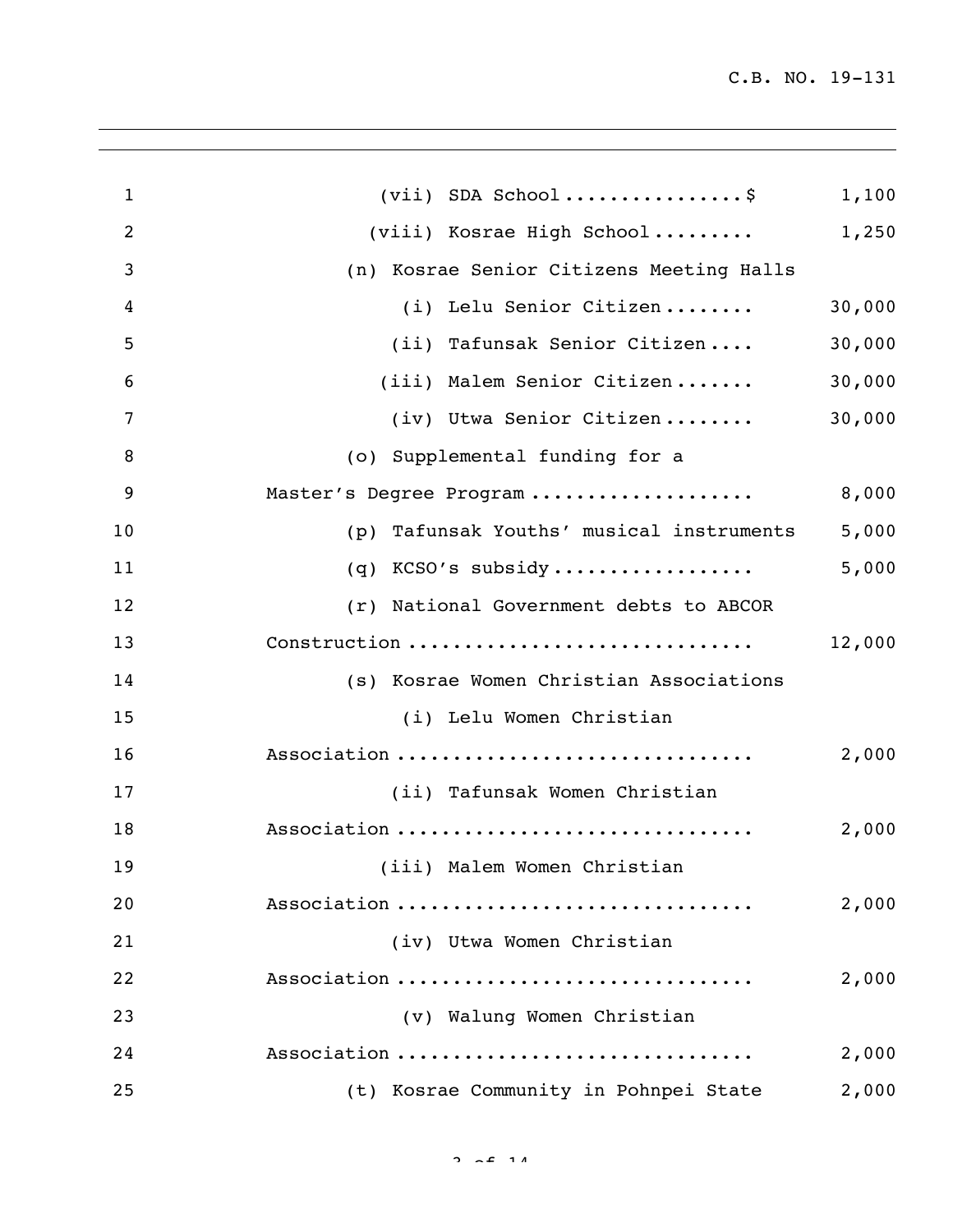| $\mathbf{1}$ | (u) Computer and computer assessories \$<br>1,050    |
|--------------|------------------------------------------------------|
| 2            | (2) State of Yap 800,000                             |
| 3            | (a) Chamber of Commerce (matching                    |
| 4            | fund) the funding shall not be expended              |
| 5            | unless the Chamber of Commerce contributes           |
| 6            | a 50% of either in kind and/or monetary              |
| 7            | 50,000<br>contribution as it's matching              |
| 8            | (b) Ruu and Amun villages basketball courts<br>$-0-$ |
| 9            | (c) Lands' Acquisition                               |
| 10           | 50,000<br>(Outer Island of Yap)                      |
| 11           | (d) Southern Yap water system                        |
| 12           | equipment purchase<br>25,000                         |
| 13           | (e) Tomil Road repair<br>25,000                      |
| 14           | Amun bridge<br>20,000<br>(f)                         |
| 15           | 9,000<br>Water extension, Makiy village<br>(q)       |
| 16           | 30,000<br>Road improvements, Wanyan village<br>(h)   |
| 17           | 45,000<br>(i) Bugol women multipurpose building      |
| 18           | (j) Travel needs to Asia Pacific Nurse               |
| 19           | Leadership Conference in Honolulu, Hawaii<br>18,000  |
| 20           | (k) Falalus and Seliap community                     |
| 21           | centers repairs<br>23,000                            |
| 22           | (1) Qapluul village road repair<br>27,000            |
| 23           | 50,000<br>(m) Gachpar Men's House                    |
| 24           | (n) Wottegai Road Project<br>10,000                  |
| 25           | 50,000<br>(o) Tugunbinau bridge, Maap                |
|              |                                                      |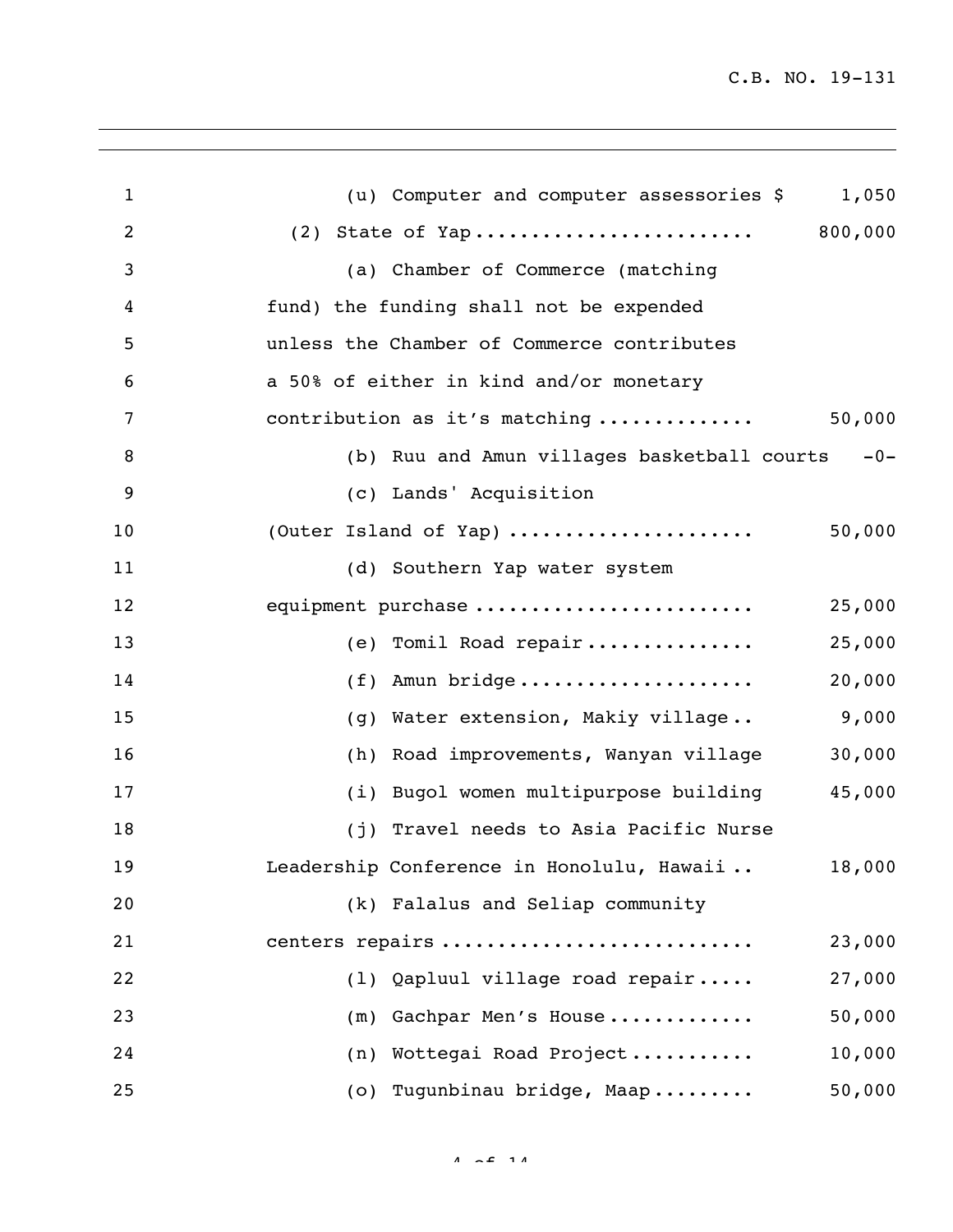| $\mathbf{1}$ | (p) Outer Islands' agriculture                          |
|--------------|---------------------------------------------------------|
| 2            | programs and projects (concrete taro                    |
| 3            | patches, purchase of tools and equipment). \$<br>15,800 |
| 4            | (q) Pikelot Island watercatchment                       |
| 5            | and shelter<br>7,000                                    |
| 6            | (r) Outer Islands' Transportation                       |
| 7            | needs (boats, two outboard motors for                   |
| 8            | Falalus and Faraulap Islands, POL and                   |
| 9            | 102,000<br>charter and provisioning)                    |
| 10           | 100,000<br>(s) YSPSC subsidy for POL                    |
| 11           | (t) Boats & motors for Seliap &                         |
| 12           | Tegailap, Woleai<br>30,000                              |
| 13           | 16,000<br>(u) Meerur men's house repair                 |
| 14           | (v) Completion of Wottegai community                    |
| 15           | 20,000<br>center in Qapluul village                     |
| 16           | (w) Mariyong Island Community                           |
| 17           | Piggery project<br>20,000                               |
| 18           | (x) Grant to Woleai Atoll                               |
| 19           | 6,000<br>Community Account                              |
| 20           | Woleai Airport equipments purchase<br>7,000<br>(y)      |
| 21           | (z) Outboard motor for the Office of the                |
| 22           | 13,000<br>Yap State Governor                            |
| 23           | (aa) Yap Chamber of Commerce subsidy.<br>31,200         |
| 24           | (3) State of Pohnpei 1,000,000                          |
| 25           | (a) Pohnpei State At-Large                              |

 $E = -2$  14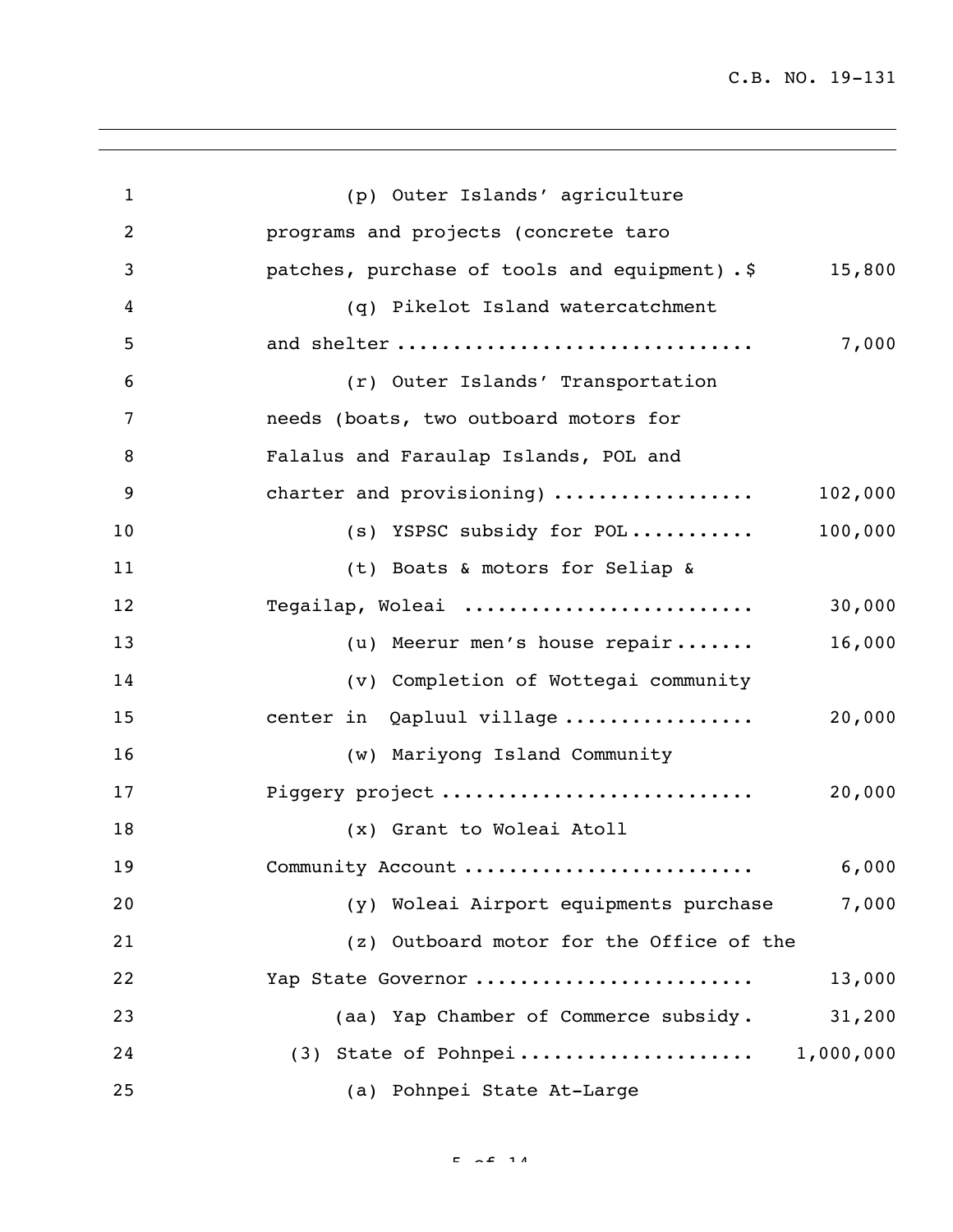| $\mathbf{1}$   | (i) Construction and renovation of          |         |
|----------------|---------------------------------------------|---------|
| $\overline{2}$ | roads, bridges, culverts and road drainages |         |
| 3              | from Palikir to Kolonia\$                   | $-0-$   |
| 4              | (b) Election District No. 1                 |         |
| 5              | (i) 2 <sup>nd</sup> Phase (Baptist School   |         |
| 6              | classroom construction)                     | 99,695  |
| 7              | $(i)$ EDI operation                         | 25,249  |
| 8              | (iii) Kolonia Town Ladies Training          |         |
| 9              | Center renovations                          | 10,000  |
| 10             | (iv) Tomara Road construction               | 59,752  |
| 11             | (v) Sapwuafik Community                     |         |
| 12             | Center Renovations                          | 6,050   |
| 13             | (vi) Peidie Road paving                     | 70,000  |
| 14             | (vii) Completion of Ipwal Road              | 18,000  |
| 15             | (viii) Sekere retaining wall                | 9,000   |
| 16             | (ix) Soledi Road construction               | 3,950   |
| 17             | $(x)$ Road improvement                      | 8,304   |
| 18             | (c) Election District No. 2                 |         |
| 19             | (i) Water Delivery Services                 | 40,000  |
| 20             | (ii) Students' Financial Assistance         | 15,000  |
| 21             | (iii) Secondary Road Improvement.           | 100,000 |
| 22             | $(iv)$ ED2 operation                        | 49,000  |
| 23             | (v) Civic Centers                           | 30,000  |
| 24             | (vi) Agriculture Fair                       | 3,500   |
| 25             | (vii) Enipein Elementary School             |         |

 $6.02$  14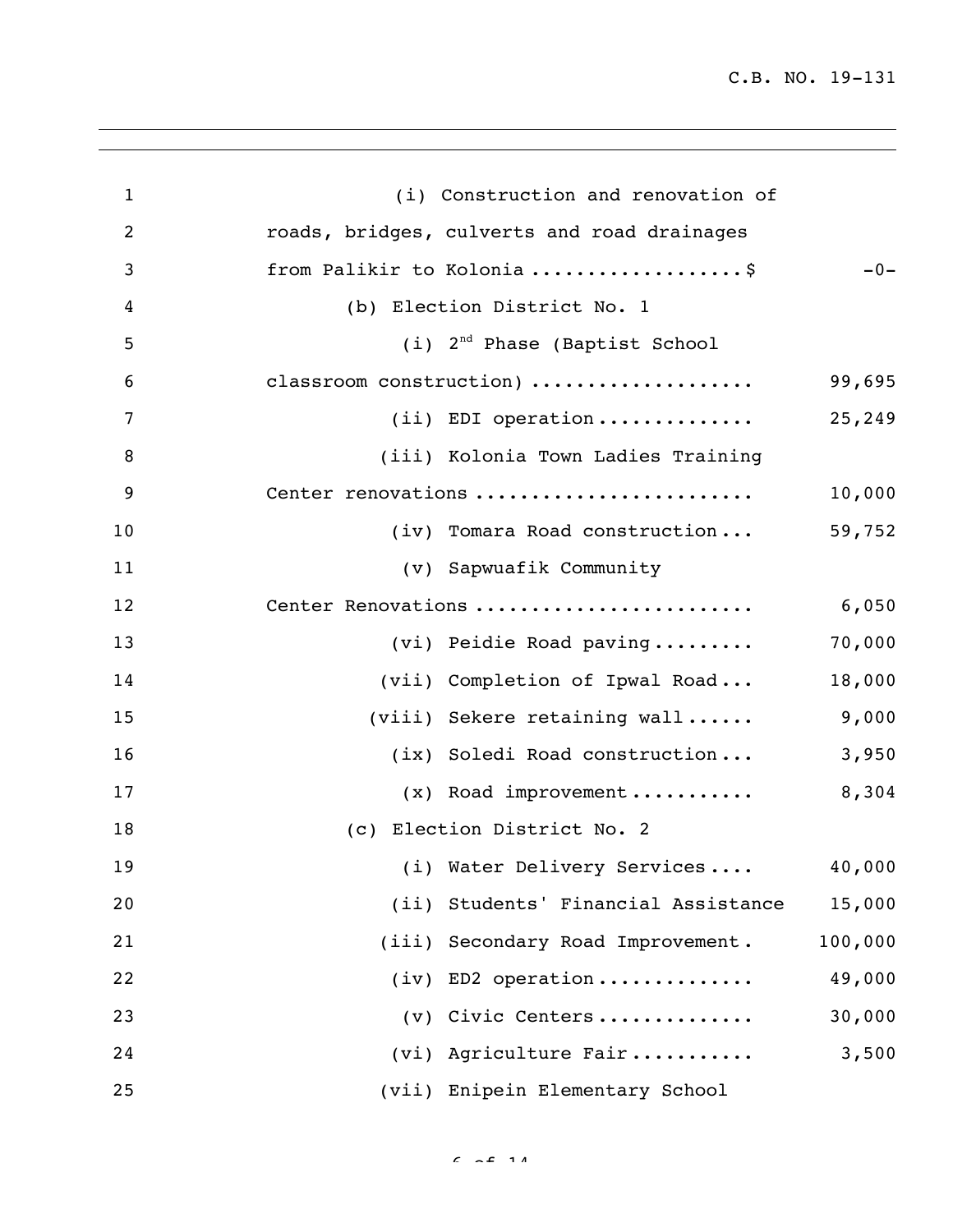| $\mathbf{1}$<br>$\overline{2}$<br>3<br>4<br>5<br>6<br>7<br>8<br>9<br>10<br>11 | Teacher's Aide \$                        | 2,000  |
|-------------------------------------------------------------------------------|------------------------------------------|--------|
|                                                                               |                                          |        |
|                                                                               | (viii) Kitti Fish Market                 | $-0-$  |
|                                                                               | (ix) Sports facilities improvement       | 1,500  |
|                                                                               | (x) Outboard Motor for Kitti Police      | 3,370  |
|                                                                               | (xi) Madolenihmw Municipal               |        |
|                                                                               | Government subsidy                       | 10,000 |
|                                                                               | (xii) Kitti/Madolenihmw                  |        |
|                                                                               | Outreach program                         | 10,000 |
|                                                                               | $(xiii)$ Grant writer assistance         | 2,807  |
|                                                                               | (xiv) Pohnpei Coconut Processing         |        |
|                                                                               | Plant repair                             | 6,675  |
| 12                                                                            | (xv) Nanmand Lumber Milling (Pwihno)     | 3,500  |
| 13                                                                            | (xvi) ED#2 Municipal management workshop | 3,000  |
| 14                                                                            | (xvii) Salapwuk Teacher's Aide           | 4,000  |
| 15                                                                            | $(xviii)$ NMS $cock$                     | $-0-$  |
| 16                                                                            | (xix) Madolenihmw Cold Storage           | 4,000  |
| 17                                                                            | $(xx)$ Lukop/Wone ECE                    | 4,552  |
| 18                                                                            | (xxi) Temwen and Nanmadol                |        |
| 19                                                                            | water system supply                      | 60,000 |
| 20                                                                            | (xxii) Mand Community Nahs               | 7,096  |
| 21                                                                            | (d) Election District No. 3              |        |
| 22                                                                            | (i) ED $#3$ Operation                    | 68,566 |
| 23                                                                            | (ii) Students and public                 |        |
| 24                                                                            | transportation services                  | 28,000 |
| 25                                                                            | (iii) Students' financial assistance     | 7,524  |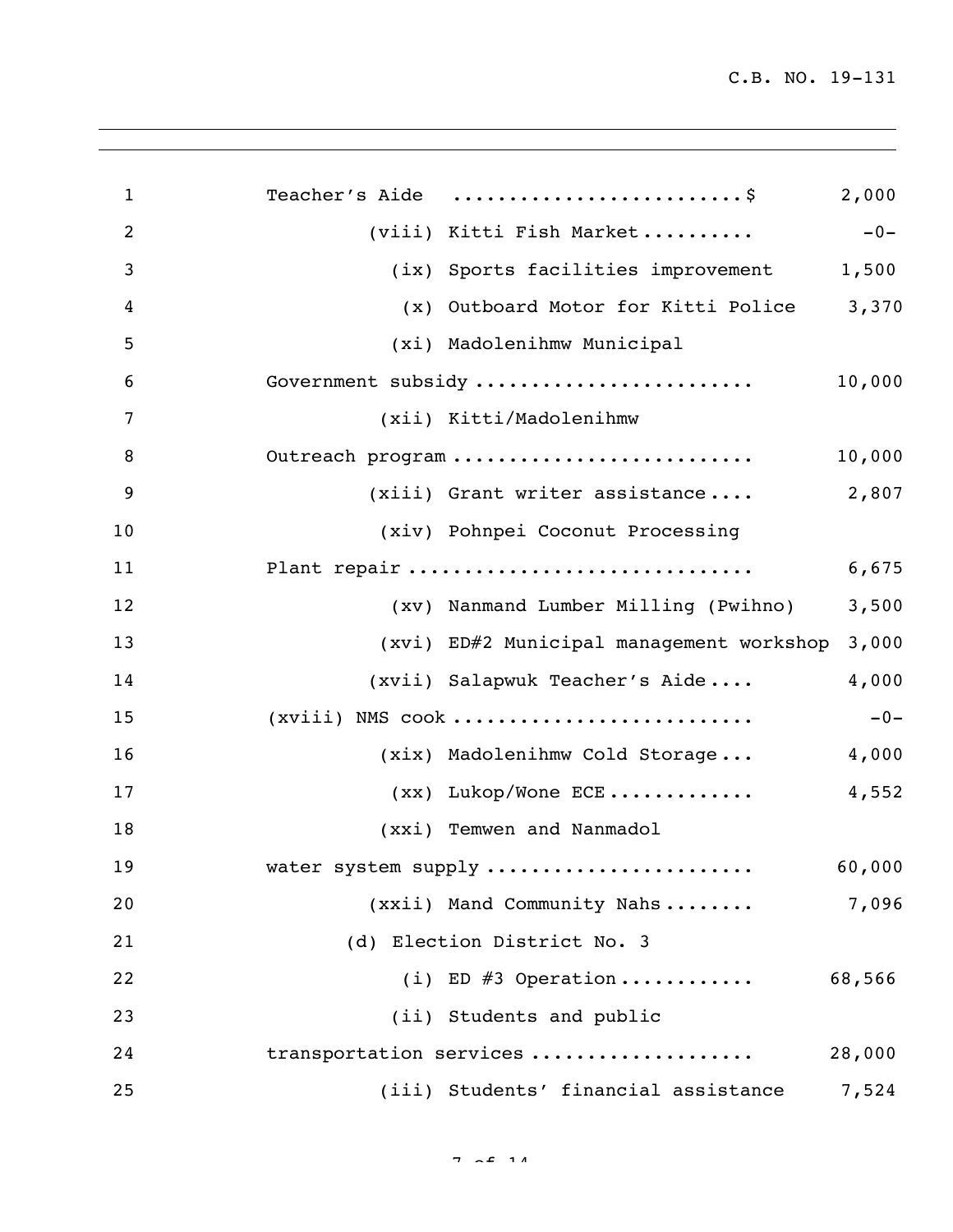| $\mathbf{1}$   | 6,056<br>(iv) Youth sports activities\$                    |
|----------------|------------------------------------------------------------|
| $\overline{2}$ | 3,000<br>(v) Agriculture Fair                              |
| 3              | (vi) ED #3 Working Group supplemental 7,526                |
| 4              | 10,000<br>(vii) ED #3 Water System                         |
| 5              | (viii) U public facilities                                 |
| 6              | repairs and maintenance<br>49,917                          |
| 7              | (ix) Nett public facilities                                |
| 8              | repairs and maintenance<br>52,557                          |
| 9              | (x) Mwoakilloa public facilities                           |
| 10             | 20,000<br>repairs and maintenance and transportation needs |
| 11             | (xi) Pingelap public facilities                            |
| 12             | repairs and maintenance and transportation needs 25,000    |
| 13             | (xii) Mwoakilloa multipurpose                              |
| 14             | house renovation<br>1,854                                  |
| 15             | (xiii) Pohnkeimw Secondary Road paving 50,000              |
| 16             | (4) State of Chuuk 1,480,000                               |
| 17             | (a) Chuuk State At-Large                                   |
| 18             | (i) Public Facilities repair                               |
| 19             | 30,000<br>and improvement                                  |
| 20             | (ii) Youth Activities'                                     |
| 21             | programs and projects<br>32,000                            |
| 22             | 7,000<br>(iii) Students' Financial Assistance              |
| 23             | 30,000<br>(iv) Low Income Housing subsidy.                 |
| 24             | (v) Farmers and Students' land                             |
| 25             | 17,000<br>transportations                                  |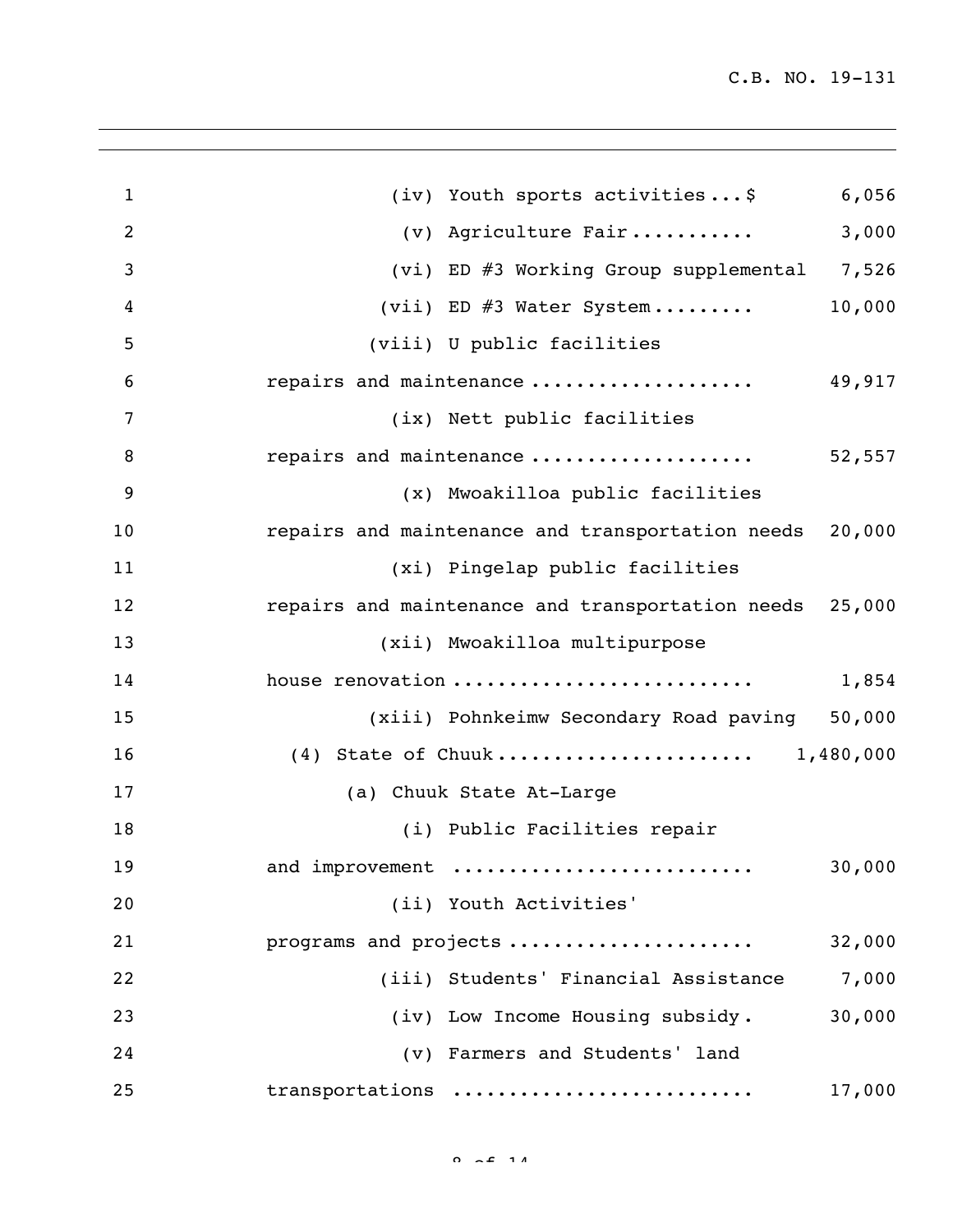| (vii) Farmers planting tools and   |                                                                                                                                                                                                                                                                  |
|------------------------------------|------------------------------------------------------------------------------------------------------------------------------------------------------------------------------------------------------------------------------------------------------------------|
| seedling project                   |                                                                                                                                                                                                                                                                  |
|                                    |                                                                                                                                                                                                                                                                  |
| (ix) Offices Rental and            |                                                                                                                                                                                                                                                                  |
| Operations Commission              |                                                                                                                                                                                                                                                                  |
| $(x)$ POL and Charter              |                                                                                                                                                                                                                                                                  |
| (xi) At-Large Office Operation     |                                                                                                                                                                                                                                                                  |
| (xii) Sports facilities            |                                                                                                                                                                                                                                                                  |
| construction (basketball courts)   |                                                                                                                                                                                                                                                                  |
| (xiii) Fishing gear and equipment. |                                                                                                                                                                                                                                                                  |
| (xiv) Seawall and Taro             |                                                                                                                                                                                                                                                                  |
| Patches Protection                 |                                                                                                                                                                                                                                                                  |
| (xv) Multipurpose building         |                                                                                                                                                                                                                                                                  |
| repair and renovation              |                                                                                                                                                                                                                                                                  |
| (xvi) Feeding program              |                                                                                                                                                                                                                                                                  |
| (xvii) Medical referral and        |                                                                                                                                                                                                                                                                  |
| repatriation of remains            |                                                                                                                                                                                                                                                                  |
|                                    |                                                                                                                                                                                                                                                                  |
| (xix) Tonoas Municipal Government  |                                                                                                                                                                                                                                                                  |
| inauguration activities            |                                                                                                                                                                                                                                                                  |
| (xx) Udot Municipal Government     |                                                                                                                                                                                                                                                                  |
| inauguration activities            |                                                                                                                                                                                                                                                                  |
| (xxi) Kuttu Municipal Government   |                                                                                                                                                                                                                                                                  |
| inauguration activities            |                                                                                                                                                                                                                                                                  |
|                                    | (vi) Leadership exposures and travel \$ 15,000<br>14,800<br>$(viii)$ CSCIP operation 5,000<br>7,000<br>13,200<br>20,000<br>11,000<br>25,000<br>10,000<br>5,000<br>10,000<br>10,000<br>(xviii) OCHAP Community Hall Construction 5,000<br>1,000<br>1,000<br>1,000 |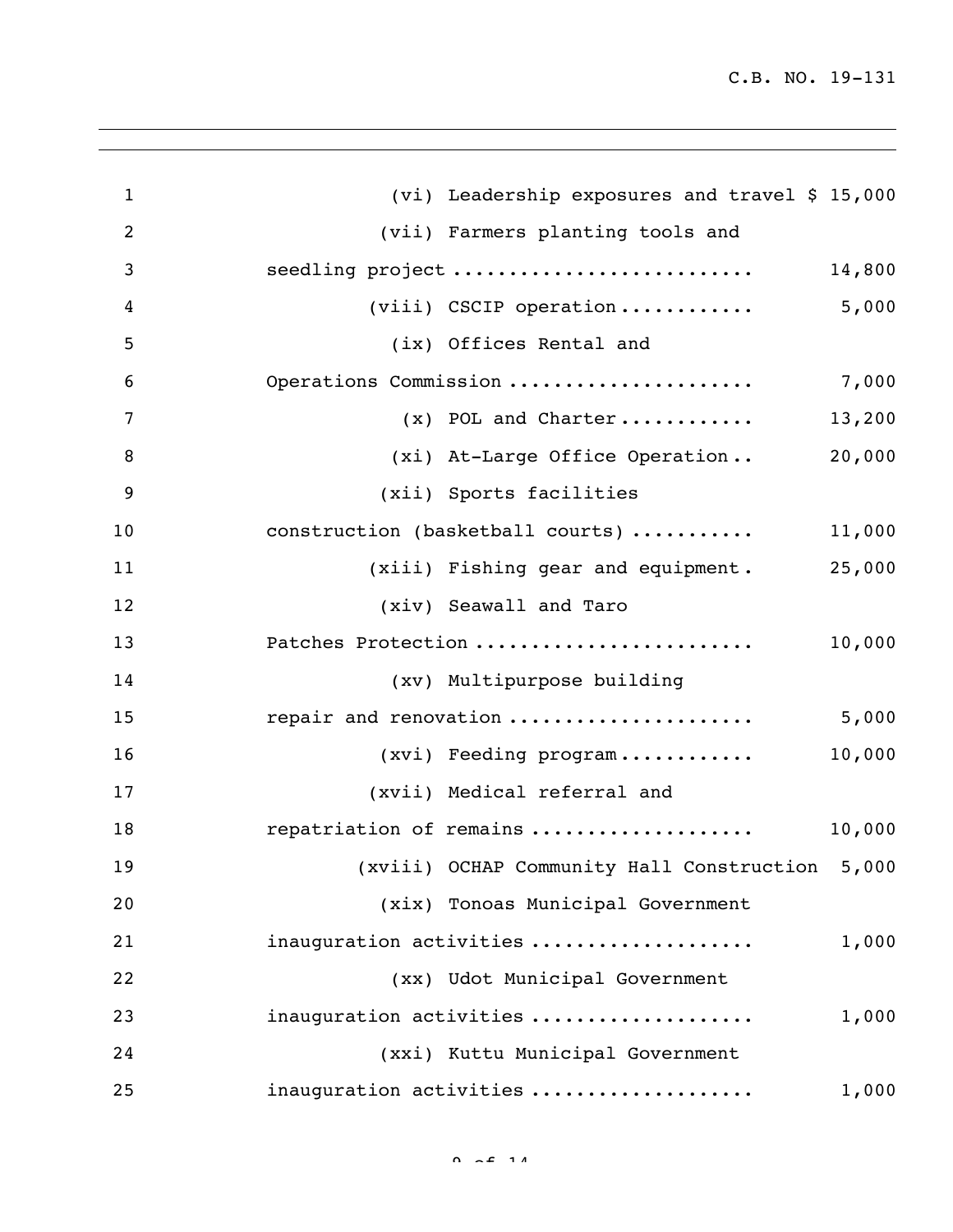| $\mathbf{1}$     | (b) Election District No. 1                   |
|------------------|-----------------------------------------------|
| $\overline{2}$   | (i) Students' Financial Assistance \$ -0-     |
| 3                | (ii) Mortlock Development Commission          |
| $\boldsymbol{4}$ | 8,119<br>outstanding debts (past and present) |
| 5                | (iii) Municipal Governments' subsidy          |
| 6                | 3,000<br>a. Ta Municipality                   |
| 7                | (iv) Community Housing improvement/           |
| 8                | freight or charter<br>45,000                  |
| 9                | 15,000<br>(v) Leadership Conference           |
| 10               | 10,000<br>(vi) Leadership travel              |
| 11               | $-0-$<br>(vii) Youth musical instruments      |
| 12               | 21,881<br>(viii) Housing Improvement          |
| 13               | 5,851<br>$(ix)$ Transportation needs          |
| 14               | $(x)$ CSCIP<br>4,149                          |
| 15               | (xi) Sea transportation assistance 7,200      |
| 16               | (xii) Mortlock Development                    |
| 17               | Community operation<br>22,800                 |
| 18               | (xiii) Pou (Weno) Community                   |
| 19               | Center Improvement<br>$-0-$                   |
| 20               | (xiv) Health and Sanitary project<br>11,000   |
| 21               | $(xv)$ ED #1 Operation<br>11,000              |
| 22               | (xvi) Administrative Support                  |
| 23               | costs for Delegation<br>$-0-$                 |
| 24               | (xvii) Food Relief Assistance<br>$-0-$        |
| 25               | (xviii) Solar System Project<br>85,000        |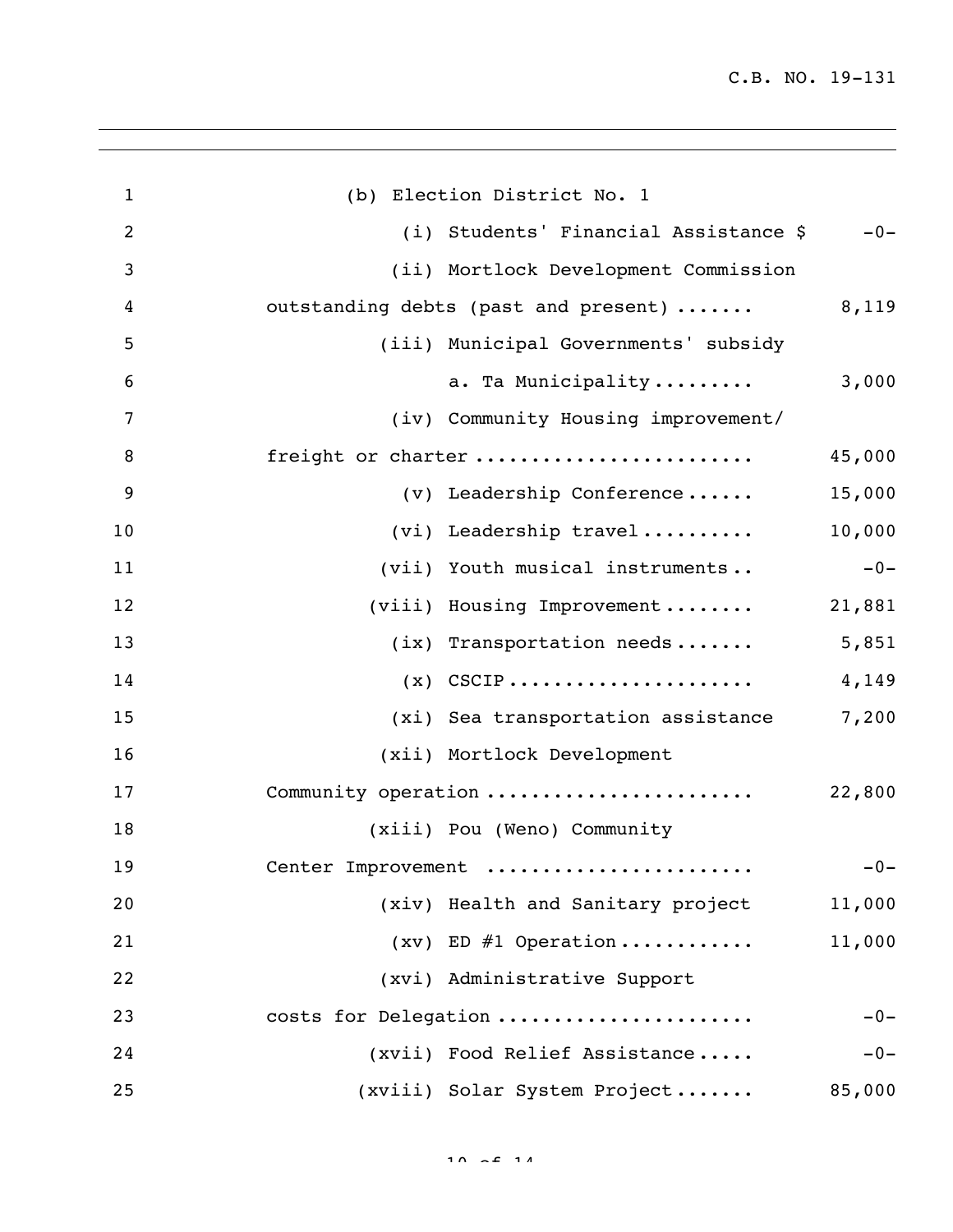| $\mathbf{1}$ | (c) Election District No. 2                   |        |
|--------------|-----------------------------------------------|--------|
| 2            | (i) Basketball court\$ $[7,000]$              | 4,064  |
| 3            | (ii) Meeting Halls                            |        |
| 4            | Neoram, Nepukos [ <del>10,000</del> ]<br>(a)  | 1,540  |
| 5            | (b)                                           | 600    |
| 6            | Faramas, Sapuk $[4,000]$<br>$\left( c\right)$ | $-0-$  |
| 7            | Neinifach, Mwan $[5,000]$<br>(d)              | $-0-$  |
| 8            | Fonton Municipal subsidy<br>(e)               | 15,396 |
| 9            | (iii) Public school/bus operation             | 35,000 |
| 10           | $(iv)$ Road construction                      | $-0-$  |
| 11           | (v) Repatriation of human remains             | 6,000  |
| 12           | (vi) Kokumy cultural celebration              | 4,000  |
| 13           | $(vii)$ CSCIP                                 | 10,000 |
| 14           | $(viii)$ NNDA operation                       | 25,000 |
| 15           | (ix) Housing assistance. $[15,000]$           | 25,600 |
| 16           | $(x)$ Fishing projects                        | 20,000 |
| 17           | (xi) Medical supplies & equipment             | $-0-$  |
| 18           | (xii) Leadership travel & exposure            | 10,000 |
| 19           | (xiii) Public facilities                      |        |
| 20           | repair and improvement                        | 33,000 |
| 21           | (xiv) Purchase of Heavy equipment             |        |
| 22           | and heavy equipment parts                     | 40,000 |
| 23           | (d) Election District No. 3                   |        |
| 24           | (i) Election District No. 3 Operation 25,000  |        |
| 25           | (ii) Housing and Community Halls              | 45,500 |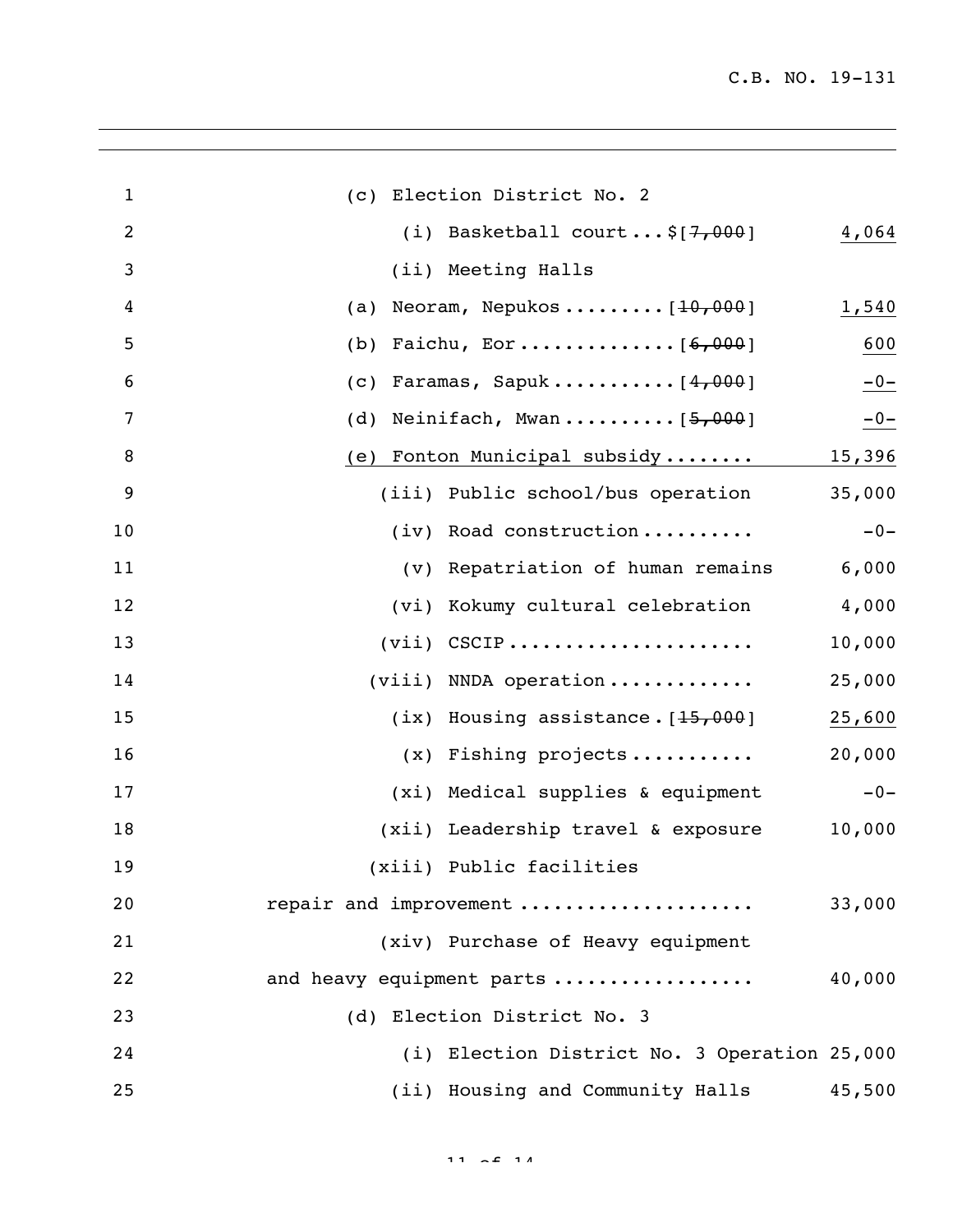| $\mathbf{1}$     | $(iii)$ Fishing projects\$                      | 15,000 |
|------------------|-------------------------------------------------|--------|
| $\overline{2}$   | (iv) Fiberglass boats repair 5,000              |        |
| $\mathfrak{Z}$   | (v) Municipal inauguration activities 4,500     |        |
| $\boldsymbol{4}$ | (vi) Sport Tournaments                          |        |
| 5                | facilities/supplies                             | 3,000  |
| 6                | (vii) Feeding Program                           | 10,000 |
| 7                | (viii) Crafting and sewing projects 7,000       |        |
| 8                | $(ix)$ Market/local produce                     | 10,000 |
| 9                | (x) Project Management                          | 12,500 |
| 10               | $(xi)$ CSCIP operation 5,000                    |        |
| 11               | (xii) Subsidy for entrepreneurships             |        |
| 12               | and business start up                           | 10,000 |
| 13               | (xiii) Nukuno Christian School                  |        |
| 14               | solar panels/computers                          | 10,000 |
| 15               | $(xiv)$ Leadership Travel                       | 15,000 |
| 16               | (xv) Youth rehabilitation programs              | 9,000  |
| 17               | (xvi) Mayors Leadership Conference              | 5,000  |
| 18               | (xvii) Land transportation                      | 12,500 |
| 19               | (xviii) Municipal Governments' subsidies 46,000 |        |
| 20               | (e) Election District No. 4                     |        |
| 21               | (i) Students' Financial Assistance              | 10,000 |
| 22               | (ii) Youth activities and programs              | 10,000 |
| 23               | (iii) Leadership exposure and travel            | 15,000 |
| 24               | $(iv)$ FDA operations                           | 20,000 |
| 25               | $(v)$ CSCIP operation                           | 5,000  |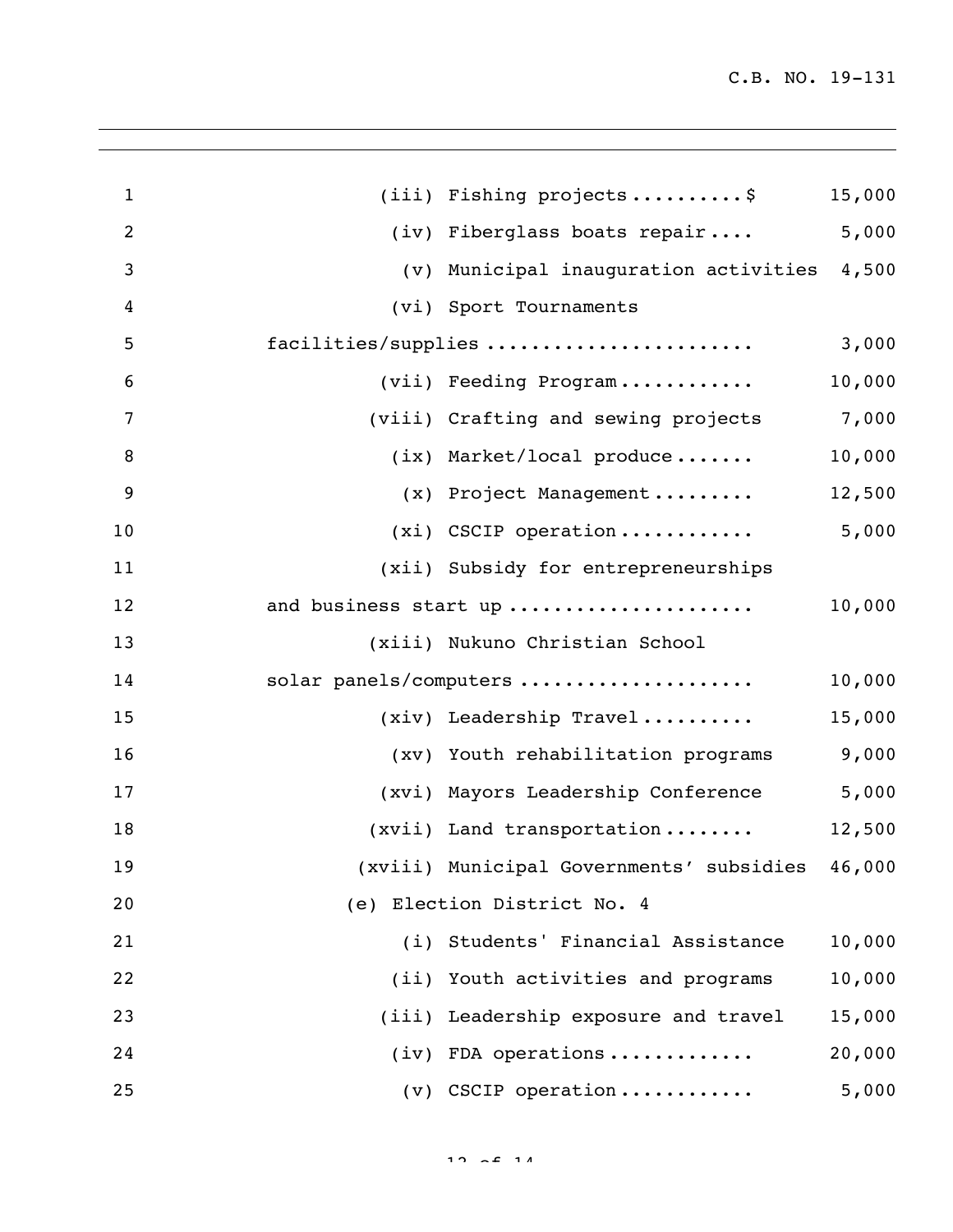| $\mathbf{1}$     | (vi) Udot Municipal subsidy\$             | 10,000 |
|------------------|-------------------------------------------|--------|
| $\overline{2}$   | (vii) Low income housing grant            | 40,000 |
| 3                | (viii) Iongkumi fishing project           | 40,000 |
| $\overline{4}$   | (ix) Fiberglass boats repair              | 10,000 |
| 5                | $(x)$ Food relief                         | 10,000 |
| 6                | $(xi)$ Land transportation                | 20,000 |
| $\overline{7}$   | (xii) Polle Municipal subsidy             | 10,000 |
| 8                | $(xiii)$ ED #4 office operation           | 30,000 |
| $\boldsymbol{9}$ | (xiv) Famachaw farming project            | 10,000 |
| 10               | (xv) Medical referrals &                  |        |
| 11               | repatriation of remains                   | 10,000 |
| 12               | (f) Election District No. 5               |        |
| 13               | $(i)$ POL & Charter                       | 59,000 |
| 14               | (ii) Food Relief                          | 13,846 |
| 15               | (iii) Rental office space, office         |        |
| 16               | supplies and equipment, communication and |        |
| 17               | utilities                                 | 5,000  |
| 18               | (iv) Students' Financial                  |        |
| 19               | Assistance                                | $-0-$  |
| 20               | (v) Medical referral,                     |        |
| 21               | pharmaceuticals and repatriation of       |        |
| 22               |                                           | 14,426 |
| 23               | $(vi)$ CSCIP                              | 5,000  |
| 24               | (vii) Operations (ED $#5$ )               | 26,728 |
| 25               | (viii) Project Management                 | 20,000 |